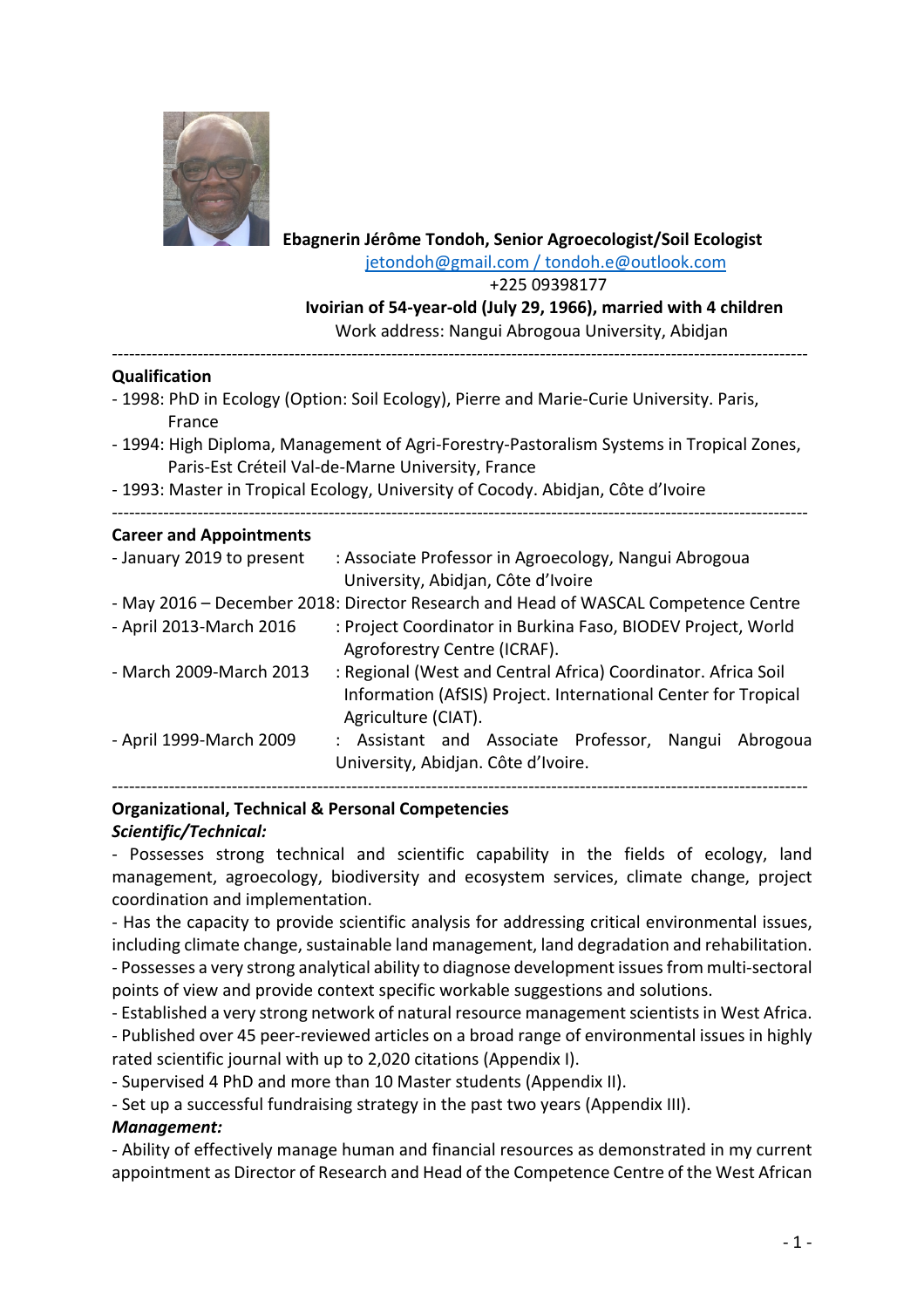Service Centre on Climate Change and Adapted Land Use (WASCAL), an intergovernmental organization established by 10 West African countries and the Federal Republic of Germany. Based in Ouagadougou, the Competence Center is the research and service provision arm of WASCAL and employ 45 staff among which 10 senior scientists leading research clusters on climate science, biophysical and socioeconomic areas of climate change and variability. Other recent senior management positions include a successful tenure from 2009 to 2013 as the Regional Coordinator of CIAT leading a core team of 2 Malian scientists along with technician and administrative staff to implement the AfSIS project throughout West and Central Africa. - Ability to design and manage demand-driven and impact-oriented transdisciplinary research programs involving several partner institutions from different countries and continents.

## *Capacity to involve stakeholders:*

- WASCAL is a leading academic and transdisciplinary research organization pooling the expertise of Germany and 10 West African member countries to build graduate-level scientific capacity and serve policy makers in West Africa with science-based advice on climate change adaptation, land use management and disaster risk reduction. In my capacity of Research Director of WASCAL and Head of the Competence Centre, I have been active over the past two years, engaging and linking up with stakeholders including policy and decision makers in order to devise a new research and action plan through a bottom-up approach that meets their needs and expectations. These needs have been analyzed at country and regional levels in 13 national scoping meetings and used to formulate research questions and themes that compose WASCAL Research and Actions Plan 2 (WRAP 2.0). At the international level, contacts have been established with funding agencies such as the Africa Development Bank (AfDB), the World Bank (WB) and the European Union (EU) through high profile meetings which aim at not only raising awareness about WASCAL but increasing its visibility as a credible regional science-based climate and environment service center. As a result, WASCAL has successfully applied as consultancy firm to lead a World Bank project on Disaster Risks Reduction and Management that will be implemented by a consortium composed of partners from the Netherlands, Switzerland, Ghana and Nigeria. On the other hand, close ties have been established with key stakeholders active in the area of climate change within the West African landscapes through Memorandum of Understandings (MoUs).

- Engaging with various stakeholders was central to a successful implementation of the AfSIS as the study and sampling sites (sentinel sites) were scattered across West Africa and Central (Mali, Burkina Faso, Ghana, Guinea-Conakry, Niger, Nigeria, Cameroon, Congo-Brazzaville). Similarly, establishing effective partnerships was useful to access those sites and reach out to key stakeholders (soil scientists, ecologists, farmers, community-based organization, polity and decision makers, local and regional authorities, etc.) in order to scale up the Land Degradation and Surveillance Framework (LDSF).

- Prior to joining WASCAL, I was in charge of implementing a research-development project named "Building Biocarbon and Rural Development in West Africa" in Burkina Faso. The BIODEV project was a multi-stakeholder initiative with the aim of unlocking the beneficial agro-ecological, environmental and social benefits of biocarbon options to smallholders and devising context-specific scaling-up approaches. The implementation of BIODEV involved many stakeholders ranging from smallholder farmers and herders, community-based organizations, local and regional administrative and political authorities, foresters, traders, and sector-specific government bodies, etc.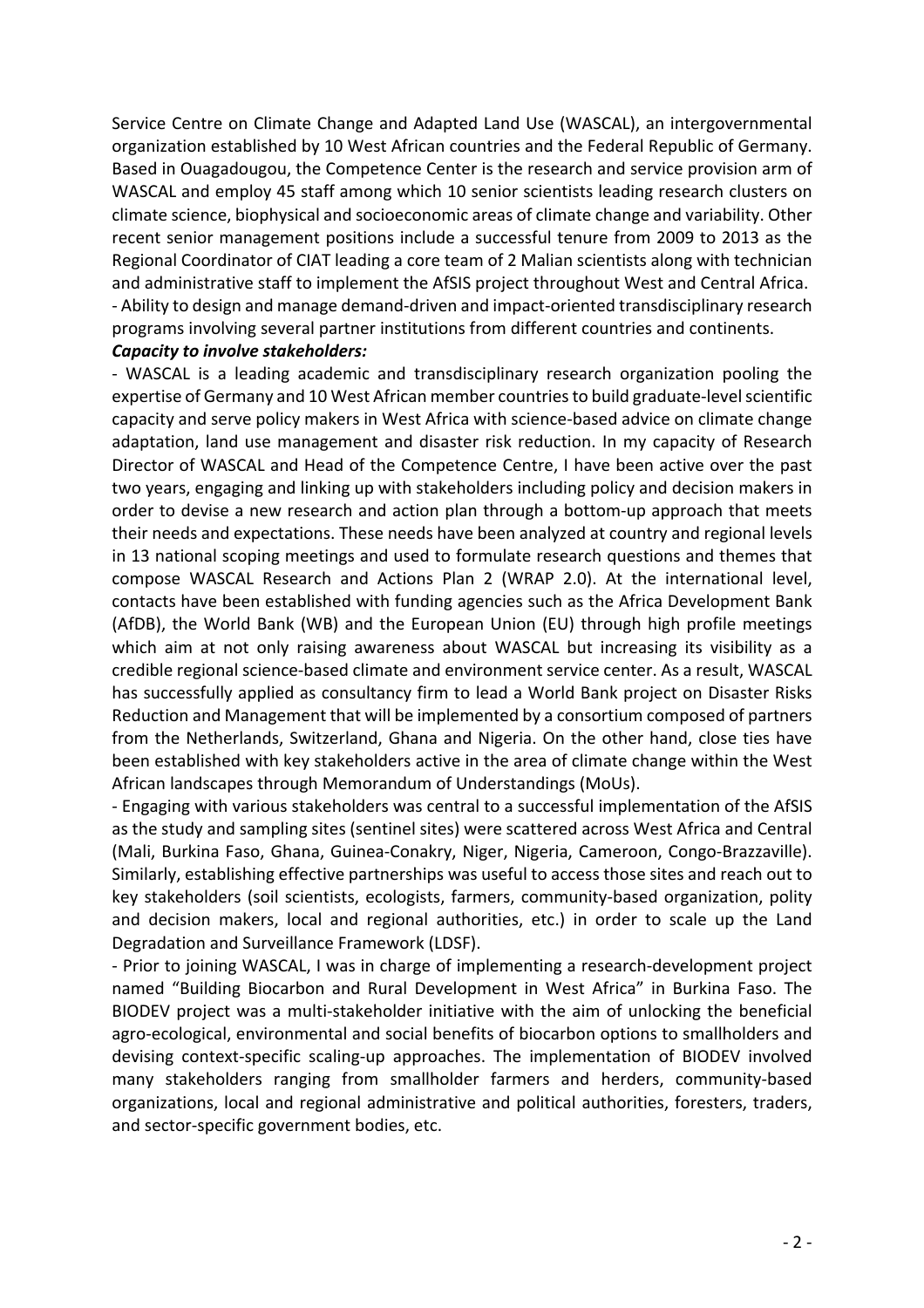## *Networking and interdisciplinary collaboration:*

- Ability to develop and nurture an extensive interdisciplinary network in West Africa and beyond to apply for competitive calls for proposal.

- Confirmed good interpersonal relationship with people from diverse culture and ability to motive for teamwork for success.

- Demonstrated capacity to organize regional conferences, workshops, trainings and produce reports to meet statements and deadlines.

- Successfully organized the first WASCAL Science Symposium in Accra (18-21 June 2018).

--------------------------------------------------------------------------------------------------------------------------

## **Employment History: Responsibilities and Achievements**

## *January 1st, 2019 – current:* **Nangui Abrogoua University**

Associate Professor in Agroecology

## *Responsibilities:*

- Give lectures to students in Ecology, agroecology and sustainable land management.

- Mentor and supervise Master and PhD students in ecology and land management.
- Initiate and design research projects in agroecology and apply for proposals.

## *Achievements:*

- Teachings and lectures in Ecology, agroecology and sustainable land management delivered.

- Three students are enrolled in Master and PhD works in sustainable land management.

- Two projects submitted to the IKI Initiative (German Ministry of Environment) and PASRES projects on community-based adaptation and agroecology, respectively

## *May 1, 2016 – December 31st, 2018:* **West African Service Centre on Climate Change and Adapted Land use (WASCAL)**

Director of Research and Head of the Competence Centre

## *Responsibilities:*

- Initiate the design, development, execution and implementation of research projects.

- Manage and coordinate the Research Group at WASCAL Competence Centre in all respect and develop strategies to ensure effective achievement of the vision and scientific objectives of WASCAL.

- Make the necessary linkages between the different poles of WASCAL Research Program (Climate Services, Core Research and Capacity Building programs) and with external research partners, particularly the national and regional research institutions.

- Collaborate with Regional and International Scientific Communities, especially with German Scientists to develop and maintain effective partnership and to assure that the research of WASCAL is relevant, demand-driven and responsive to current and future. adaptation/mitigation challenges.

- Develop or edit and approve research proposal to be submitted to partners or donors for fund raising or joint research projects.

- Maintain high level of communication with the management of WASCAL, Scientific Advisory Committee (SAC) and the Governing Board and to provide scientific advice to the Executive Director of WASCAL.

- Manage and provide administrative leadership for the Competence Centre and three watershed stations.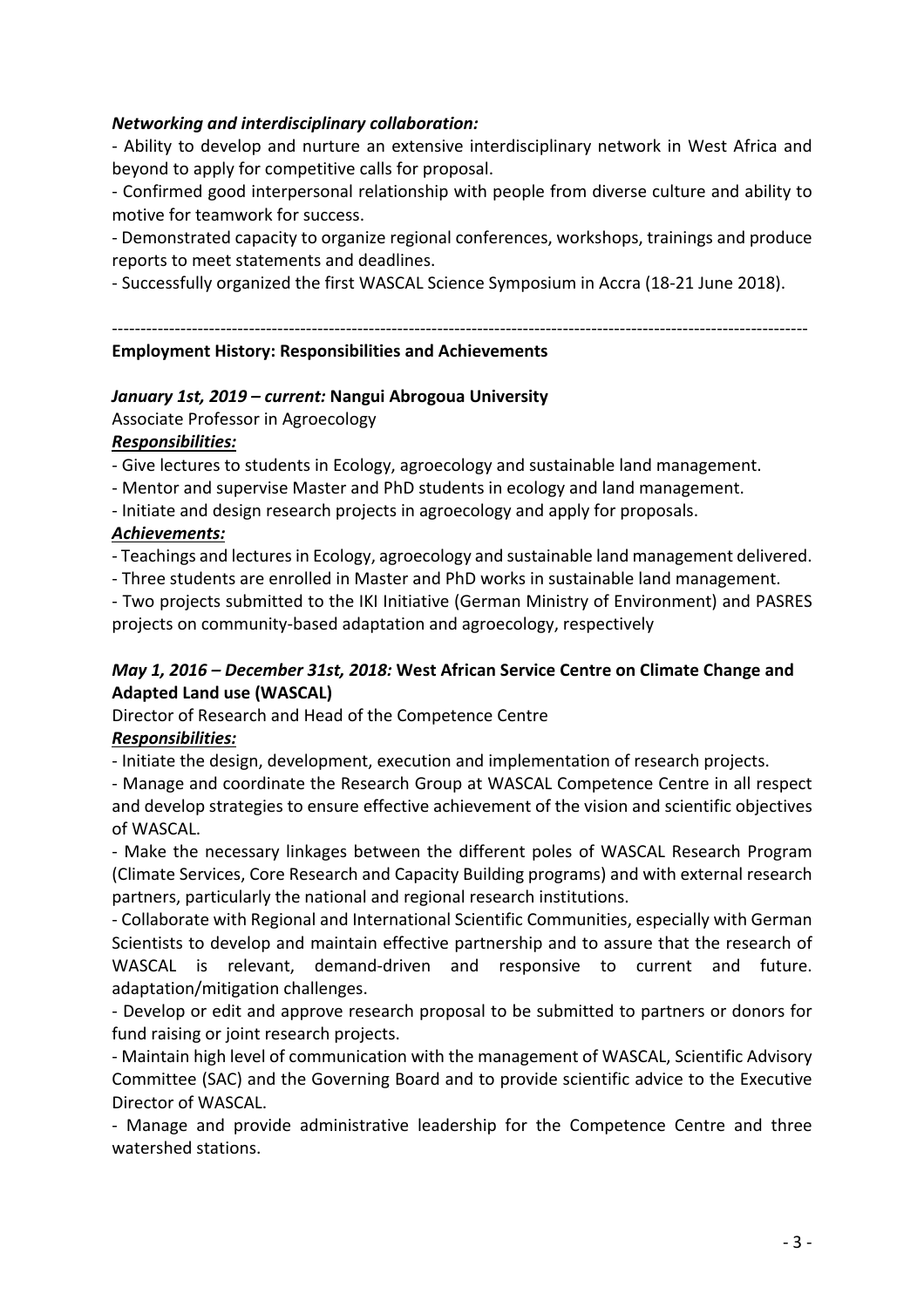- Accountable for managing the budget of the Competence Centre as a whole and interfacing with the Director of Finance and Administration.

# *Achievements:*

- Led an international consortium to successfully raise 804,992 USD from the World Bank to implement a Disaster Risk Reduction project to the benefit of the 16 ECOWAS countries.

- Finalized the WASCAL Research Action Plan 2018-2021 (WRAP 2.0) which has been endorsed by the Governing Board with a core funding of 10 M euros approved by BMBF.

- Contributed to the creation of a Resource Mobilization Unit (RMU) which has significantly increased WASCAL capability to fundraise.

- Contributed to obtained counterpart funding of One Million Euro from the African Development Bank (AfDB) for the construction of the Competence Centre in Ouagadougou. - Contributed to establishing ties between WASCAL and the World Bank in Washington.

- Concluded new strategic partnerships with regional and international research and development institutions including AGRA, START, CIRDES, the Volta Basin Authority (VBA), IRD and initiated others (Centre de Recherche en Santé de Nouna, ICRAF, CCAFS, Agrhymet and CILSS, etc.).

- Aligned the administrative and financial management of the Competence Centre to international standards.

- Restructured the research system of WASCAL and streamlined the functioning of the Competence Centre.

- Contributed to significantly increase the project portfolio of WASCAL.

- Set up a strategy to significantly to raise the visibility of WASCAL in Burkina Faso and in West Africa and beyond.

# *April 2013-March 2016***: World Agroforestry Centre (ICRAF)**

Scientist, Coordinator of the BIODEV project in Burkina Faso *Responsibilities:*

- Provide overall administrative management of the project.
- Ensure that deliverables are achieved, deadlines met, and budget maintained.
- Organize internal project and outreach meetings.
- Organize regional and capacity building activities.
- Develop and manage partnerships with Burkinabé organizations.
- Provide backstopping to the site team in Burkina Faso.
- Engage in dialogue with government agencies.

- Represent the consortium in different policy for a and public debates, and alongside partners to publish results from the project.

## *Achievements:*

- Finalized the scoping study of the project site in order to identify key partners and figure out pathway for win-win collaboration.

- Successfully organized field activities of all work packages.

- Supervised the agricultural intensification component by carrying out on-farm trials in volunteer farmers' fields.

- Successfully established four Rural Resources Centers, key to scaling up best-fit biocarbon approaches within the entire study landscape.

- Conducted successful trainings of farmers in tree nursery techniques alongside other income generation activities.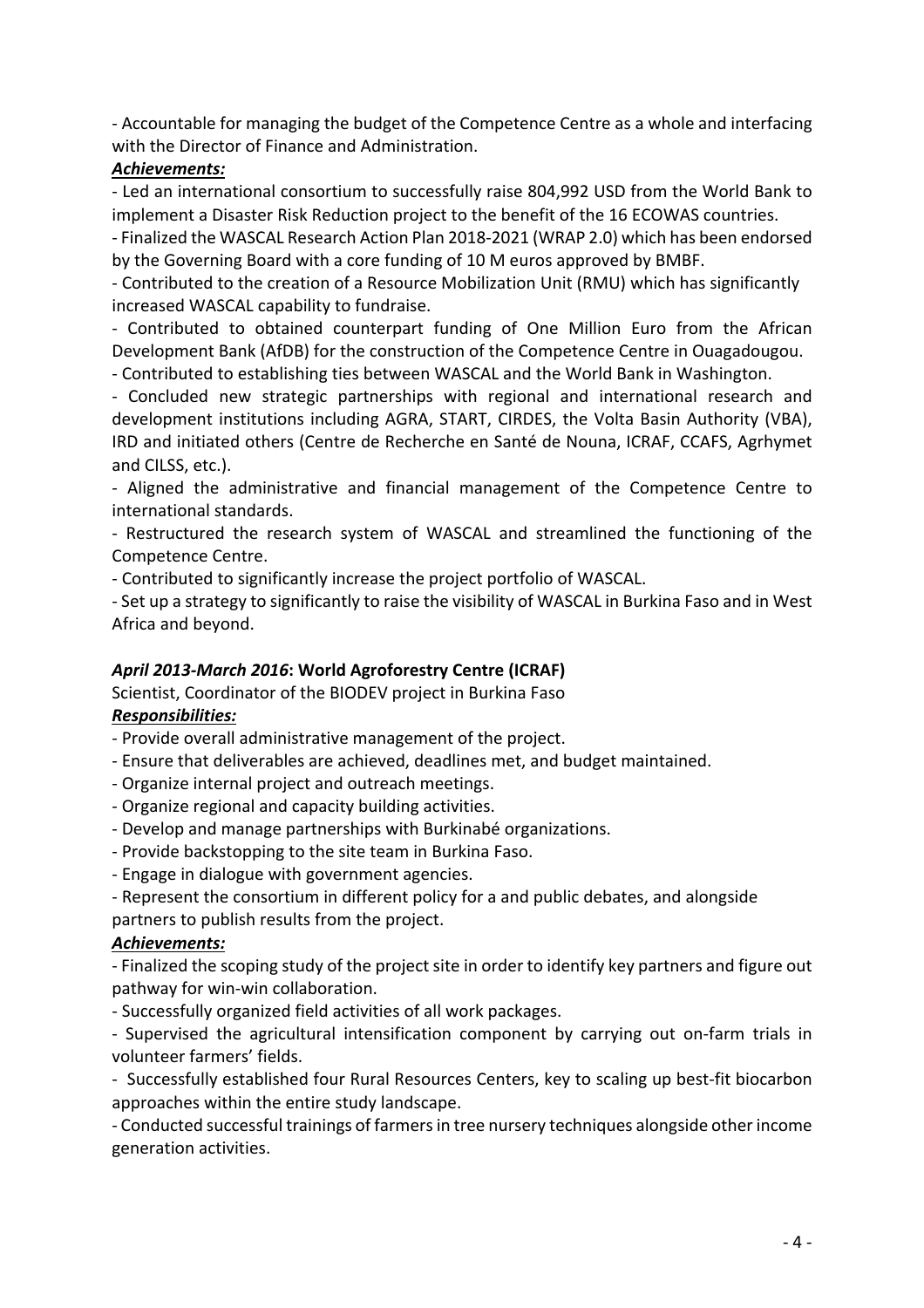- Initiated productive consultations with various government agencies (SP-CONEDD, SP-CPSA, DFOR, etc.) along with REDD+ related project (Forest Investment Program of Burkina Faso).

- Successfully mainstreamed climate change issues into government development programs.

- Developed solid partnerships with local organizations including with INERA, the national research institute in charge of forestry and agroforestry; CAF, the private body in charge of the daily management of Cassou Forest, and local BIODEV committees installed in each of the four villages (Cassou, Dao, Kou, Vrassan).

- Organized successfully regional stakeholders (Participants from Mali and Burkina Faso) trainings in climate change, REDD+, tree domestications, innovation platforms.

- Contributed to the design of a pathway to scale up biocarbon approaches in the study landscape.

## *March 2009-March 2013***: International Center for tropical Agriculture (CIAT)**

Scientist, Regional Coordinator of the AfSIS project in West and Central Africa *Responsibilities:*

- Organize and implement AfSIS field survey campaigns in West and Central Africa.

- Perform spectral and laboratory analyses of soil samples.

- Provide (GIS) database management for field, spectral and laboratory data.

- Mentor technical staff and graduate students.

- Facilitate all aspects of AfSIS field operations and logistics in Western Africa.

- Meet reporting and monitoring et evaluation requirements of AfSIS.

- Establish effective working relationships and facilitate collaboration with national soil survey and research staff in Western Africa.

- Represent and articulate the AfSIS mission and its scientific accomplishments in local and international settings.

## *Achievements:*

- Successfully completed the surveys of 18 sentinel sites in 7 countries (Burkina Faso: 1; Cameroon: 1; Ghana: 3; Guinea-Conakry: 3; Mali: 4; Niger: 1; Nigeria: 5).

- Conducted successfully the processing and shipment of more than 4,320 soil samples to Nairobi for further analysis.

- Established soil spectral library for Western Africa and a georeferenced agro-ecological database for West African landscapes.

- Set up a solid network of soil scientists throughout West and Central Africa.

- Trained up to 14 technicians and soil scientists and ecologists in land degradation assessment using the Land Degradation and Surveillance Framework (LDSF).

- Organized trainings of technicians in infrared techniques and contributed to the establishment of laboratories in Mali and Nigeria.

## *April 1999 - February 2009***: Nangui Abrogoua University, Abidjan. Côte d'Ivoire**

Assistant and Associate Professor in Agroecology

## *Responsibilities:*

- Run the Ecological Research Station of Taï National Park, Côte d'Ivoire

- Develop a curriculum for a new graduate school in ecology and natural resource management.

- Mentor and supervise Master and PhD students in ecology and land management.

- Initiate and design research projects in agroecology and apply for proposals.

## *Achievements:*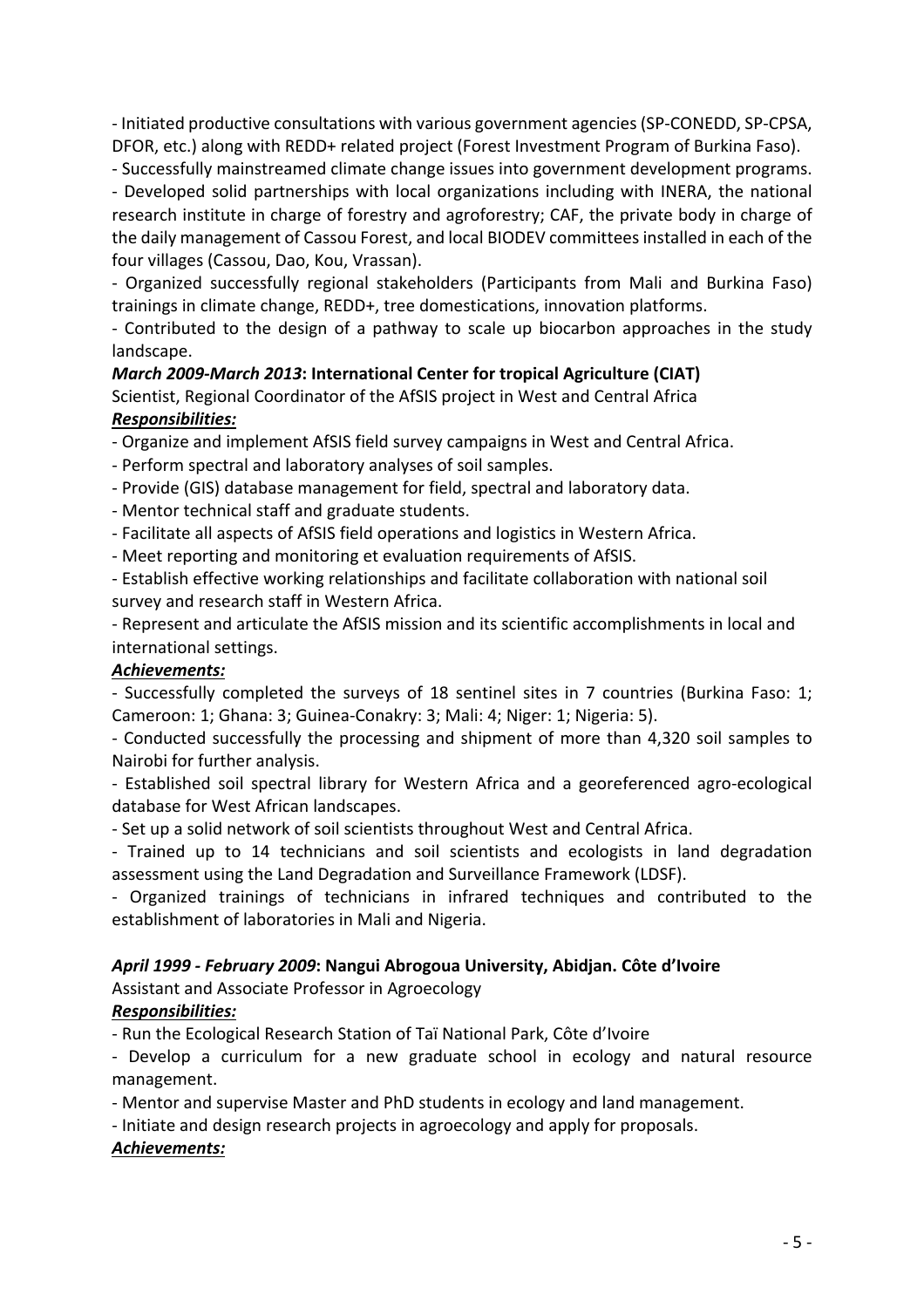- Coordination of research activities within Taï National Park and contribution to setting up the biomonitoring system

- Contributed to establish a Graduate School in Biodiversity and Sustainable Management of Ecosystems.

- Delivered several courses in Ecosystem Functioning; land degradation and rehabilitation.

- Successfully supervised up to 4 PhD students and over 10 Master students.

- Obtained several research grants in agroecology funded by international donors with a special reference to the GEF/UNEP funded project entitled "Conservation and Sustainable Management of Below-Ground Biodiversity (CSM-BGBD) implemented in seven countries worldwide including Brazil, Côte d'Ivoire, Kenya, Mexico, India, Indonesia, Uganda.

## *Research activities*

- January 2019 – To date: Head of Agroecology Unit. Laboratory of Ecology and Sustainable Development, Department of Natural Resources.

- May 2016 – December 2018. Finalization and implementation of the new research program of WASCAL and supervision of fundraising effort. German Ministry of Education and Research (BMBF) and other donors (AU/EU, EU, etc.).

- April 2013 - March 2016. Coordination of BIODEV Project in Burkina Faso. Baseline assessment of land health and soil-related adaptation and mitigation activities. Team Leader, CRP6.3. West Africa Sentinel Landscapes. Biophysical assessment.

- 2009-2012. Regional Coordinator (West and Central), Digital Soil Mapping and Soil Health Surveillance. AfSIS Project. Bill and Melinda Gates Foundation.

- 2008-2009. Project Coordinator, Sustainable agriculture based on legume cover crop fallows in humid savanna of Côte d'Ivoire, French Ministry of Foreign Affairs.

- 2007-2009. Project Coordinator, Conservation and Sustainable Management of Below Biodiversity, GEF/UNEP.

- 2003-2006 Deputy Project Coordinator, Conservation and Sustainable Management of Below Biodiversity, GEF/UNEP

- 2003-2007 Principal Investigator, Agro-ecological potentials of legume cover crops on agricultural production and impact on soil macroinvertebrate communities in humid savannas of Ivory Coast, IFS.

--------------------------------------------------------------------------------------------------------------------------

# **Most Relevant Publications and Conference Presentations** *Scientific production and impact:* **https://www.researchgate.net/profile/Jerome\_Tondoh; https://scholar.google.com/citations?user=fNmrjdcAAAAJ&hl=fr**

| - Research Gate Score | :30.33  |
|-----------------------|---------|
| - Citations           | : 2,090 |

## *Peer-reviewed papers*

- Bossa AY, Hounkpè J, Yira Y, Serpantié G, Lidon B, Fusillier J-L, Sintondji LO, Jérôme Ebagnerin **Tondoh EJ**, Diekkrüger B, 2020. Managing New Risks of and Opportunities for the Agricultural Development of West-African Floodplains: Hydroclimatic Conditions and Implications for Rice Production. *Climate* 8, 11. doi:10.3390/cli8010011.

- Chabi A, Lautenbach S, **Tondoh EJ**, Orekan AOV, Adu-Bredu S, Kyei-Baffour N, Mama JV, Fonweban J, 2019. The relevance of using in situ carbon and nitrogen data and satellite images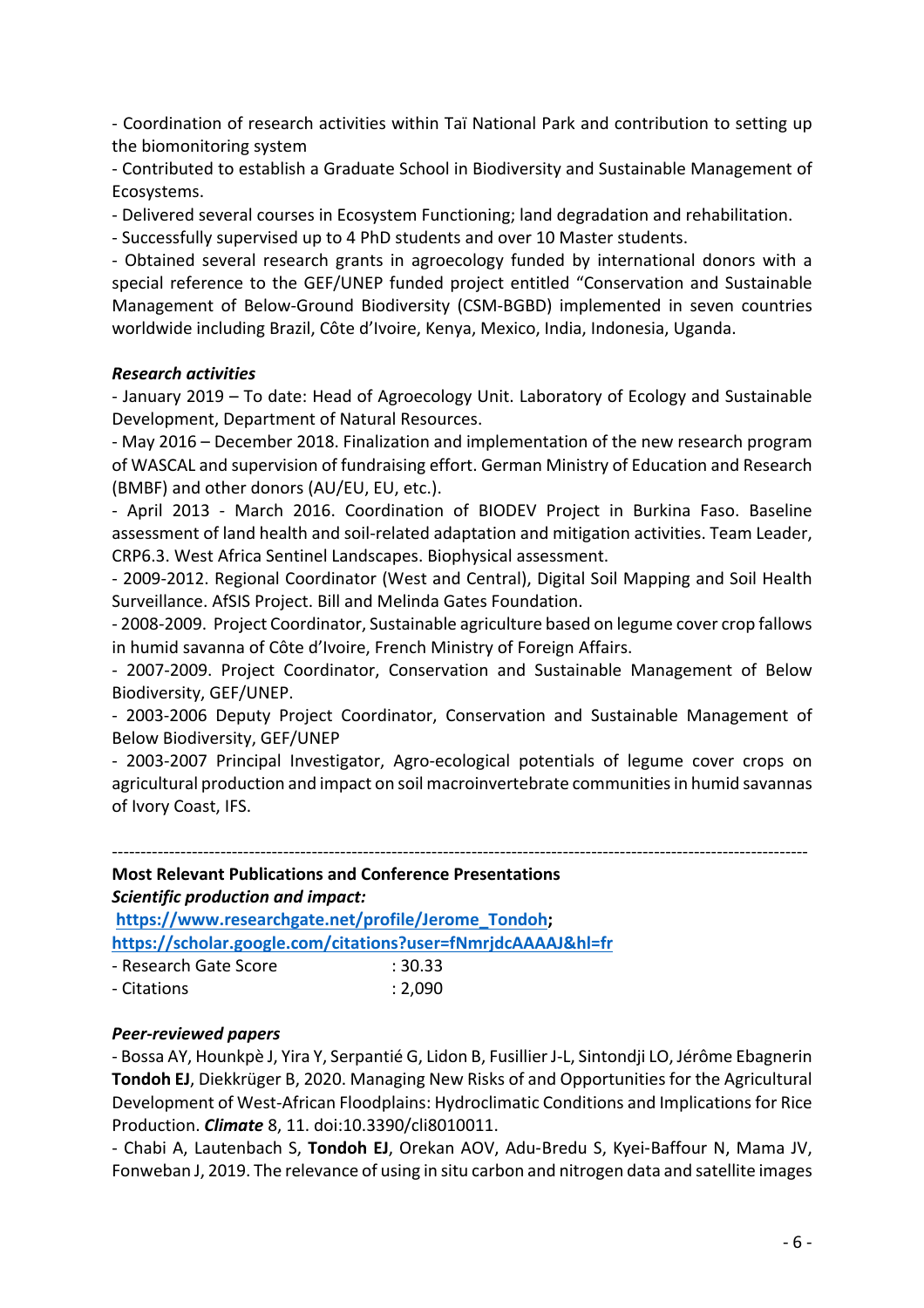to assess aboveground carbon and nitrogen stocks for supporting national REDD+ programmes in Africa. *Carbon Balance and Management* 14:1-13 https://doi.org/10.1186/s13021-019-0127-7

**- Tondoh EJ**, Dimobe K, Guéi MA, Adahe L, Baidai Y, N'Dri KJ, Forkuor G, 2019. Soil health changes over a 25-year chronosequence from forest to plantations in rubber tree (Hevea brasiliensis) landscapes in Southern Côte d'Ivoire: do earthworms play a role? *Frontiers in Environmental Science* 1-19. doi: 10.3389/fenvs.2019.00073.

- Tamene L, Sileshi WG, Ndengu G, Mponela P, Kihara J, Sila A, **Tondoh J**, 2019. Soil structural degradation and nutrient limitations across land use categories and climatic zones in Southern Africa. *Land Degradation and Development* 1–12. DOI: 10.1002/ldr.3302

- Worou ON, **Tondoh EJ,** Koné WA, Gaiser T, Guéi MA, Edoukou EF, 2019. Conventional versus agro-ecological intensification: assessing the effect of conservation agriculture in maize cropping systems with the DSSAT model in Côte d'Ivoire (West Africa). *Regional Environmental Change*. https://doi.org/10.1007/s10113-019-01511-w

**-** Dimobe K, Kouakou NJL, Tondoh EJ, Zoungrana BJ-B, Forkuor G, Ouédraogo K, 2018. Predicting the Potential Impact of Climate Change on Carbon Stock in Semi-Arid West African Savannas. *Land* 2-21. doi:10.3390/land7040124,.

**-** Worou ON**, Tondoh EJ**, Sanou J, Gaiser T, Nikiema PM, Bayala J, Bazié P, Dembele C, Kalinganiré A, 2018. Intensifying maize production under climate change scenarios in Centre West of Burkina Faso. Filho LW (ed). In: Leal Filho W. (eds) *Handbook of Climate Change Resilience*. Springer, Cham. https://doi.org/10.1007/978-3-319-71025-9\_81-1. Pp. 1-23.

- Bayala J, Kalinganire GW, Sileshi GW, **Tondoh EJ**, 2018. Soil Organic Carbon and nitrogen in agroforestry systems in sub-saharan Africa: a review. In: Bationo et al. (Eds) Improving the profitability, sustainability and efficiency of nutrients through site specific fertilizer recommendations in West Africa agro-ecosystems. *Springer International Publishing*. DOI 10.1007/978-3-319-58789-9\_4

- Forkuor G, Dimobe K, Serme I, **Tondoh EJ,** 2017**.** Landsat-8 vs. Sentinel-2: examining the added value of sentinel-2's red-edge bands to land-use and land-cover mapping in Burkina Faso. *GIScience and Remote Sensing*. https://doi.org/10.1080/15481603.2017.1370169 1- 24.

- Forkuor G, Conrad C, Thiel M, Zoungrana B, **Tondoh EJ,** 2017. Multiscale Remote Sensing to Map the Spatial Distribution and Extent of Cropland in the Sudanian Savanna of West Africa. *Remote Sensing* 9, 1-24.

- Sanfo S, Fonta MW, Diasso U, Nikiema PM, Lamers PAJ, **Tondoh EJ**, 2017. Climate and environment induced inter-village migration in southwestern Burkina Faso, West Africa. *Weather Climate and Society* 9, 823-837.

- Kassi SP, Koné WA, **Tondoh EJ**, Koffi YB, 2017. *Chromoleana odorata* fallow-cropping cycles maintain soil carbon stocks and yam yield 40 years after forest conversion into cropland, implications for forest conservation. *Agriculture Ecosystems and Environment* 247, 298-307. - N'Gbala NF, Guéi MA, **Tondoh EJ,** 2017. Carbon stocks in selected tree plantations, as compared with semi-deciduous forests in centre-west Côte d'Ivoire. *Agriculture, Ecosystems and Environment* 239, 30-37.

- Tamene L, Mponela P, Gudeta W. Sileshi WG, Chen J, **Tondoh EJ,** 2016. Spatial variation in tree density and estimated aboveground carbon stocks in Southern Africa. *Forests* 57, 2-19.

**-** T-G Vågen, LA Winowiecki, **Tondoh JE**, Desta LT, Gumbricht T, 2016. Mapping of soil properties and land degradation risk in Africa using MODIS reflectance. *Geoderma 263*, 216- 225.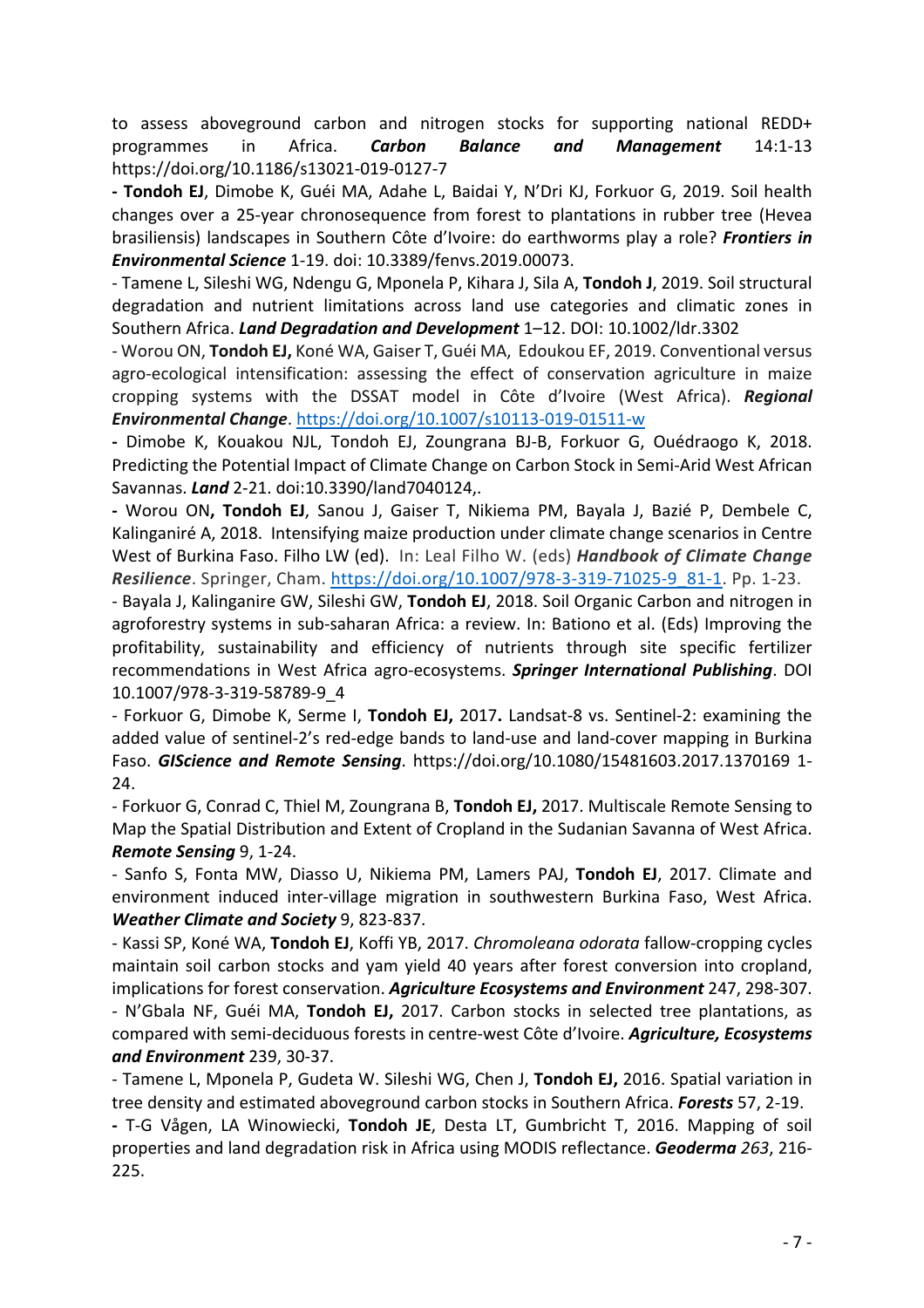- **Tondoh EJ,** Kouamé FN, Guéi MA, Sey B, Koné WA, Gnessougou N, 2015. Ecological changes induced by full-sun cocoa farming in Côte d'Ivoire. *Global Ecology and Conservation* 3, 575- 595.

**-** Towett EK, Shepherd DK, **Tondoh EJ**, Winowiecki AL, Desta TL, Nyambura M, Sila A, Vågen T.-G., Cadisch G, **2015**. Total elemental composition of soils in Sub-Saharan Africa and relationship with soil forming factors**.** *Geoderma Regional* 5, 157–168.

**-** Hengl T, Heuvelink GBM, Kempen B, Leenaars JGB, Walsh MG, Shepherd KD, Sila A, MacMillan RA, Mendes de Jesus J, Desta TL, **Tondoh EJ,** 2015. Mapping Soil Properties of Africa at 250 m Resolution: Random Forests Significantly Improve Current Predictions. **PLOS One** *10*, 1-26.

**- Tondoh EJ,** Koné WA, N'Dri KJ, Lulseged D, Brunet D, 2013**.** Changes in soil quality after a subsequent establishment of *Chromolaena odorata* fallows in humid savannahs, Ivory Coast. *Catena* 101, 99-107.

**-** Koné WA, Edoukou FE, Gonnety TJ, N'Dri NAA, Assemien FEL, Angui KTP, **Tondoh EJ,** 2012**.**  Can the shrub *Chromolaena odorata* (Asteraceae) be considered as improving soil biology and plant nutrient availability? *Agroforestry Systems* 85, 233-245.

**-** Koné WA, **Tondoh EJ**, Angui TKP, Bernhard-Reversat F, Loranger-Merciris, Brunet D Bredoumi KTS, 2008**.** Is soil quality improvement by legume cover crops a function of the initial soil chemical characteristics? *Nutrient Cycling in Agroecosystems* 82, 89-105.

**-** Koné WA, **Tondoh EJ**, Bernhard-Reversat F, Loranger-Merciris G, Brunet D, 2008. Change in soil quality under legume- and maize-based farming in a humid savanna of Ivory Coast. *Biotechnology, Agronomy, Society and Environment* 12, 147-155.

## *Selected conference presentations*

- December 11-15, 2017. **Tondoh et al.** Biophysical constraints to sustainable agriculture intensification in West African drylands: an example of WASCAL Research Action Plan (WRAP 2.0) Flagship strategy. *AGU Fall Annual Meeting. New Orleans, USA.*

- October 25-27, 2017. A Thriving Agricultural Sector in a Changing Climate: Panelist of Plenary Session II. Climate Change and Climate-Smart Agriculture in Africa. **Meeting Malabo Declaration Goals through Climate-Smart Agriculture. Maputo, Mozambique**

- October 19, 2017. **Tondoh et al***. IRD-WASCAL partnership on climate change in West Africa: towards the Abidjan summit*. *Stakeholders event in the context of the EU-Africa High Level Policy Dialogue on Science, Technology and Innovation Brussels, Belgium*.

- February 28-March 2, 2017. **Tondoh et al**. Integrated service provision to overcome the adverse impacts of climate change and variability in West Africa*. Fifth International Conference on Climates Services. Cape Town, South Africa.*

- September 2015. **Tondoh et al.** Assessing the potential of soil for climate change mitigation and adaptation in West African drylands*.* Soil Science Conference. *Wageningen, Netherlands*.

## **Fundraising efforts**

Grants with asterisks\* are those obtained, or proposals developed under my leadership and supervision as Director of Research of WASCAL

--------------------------------------------------------------------------------------------------------------------------

**- \*** 2018-2020**.** Disaster Risk Reduction Practice Research and Capacity Building Support to ECOWAS. **World Bank**. **Budget: 804,992 USD.**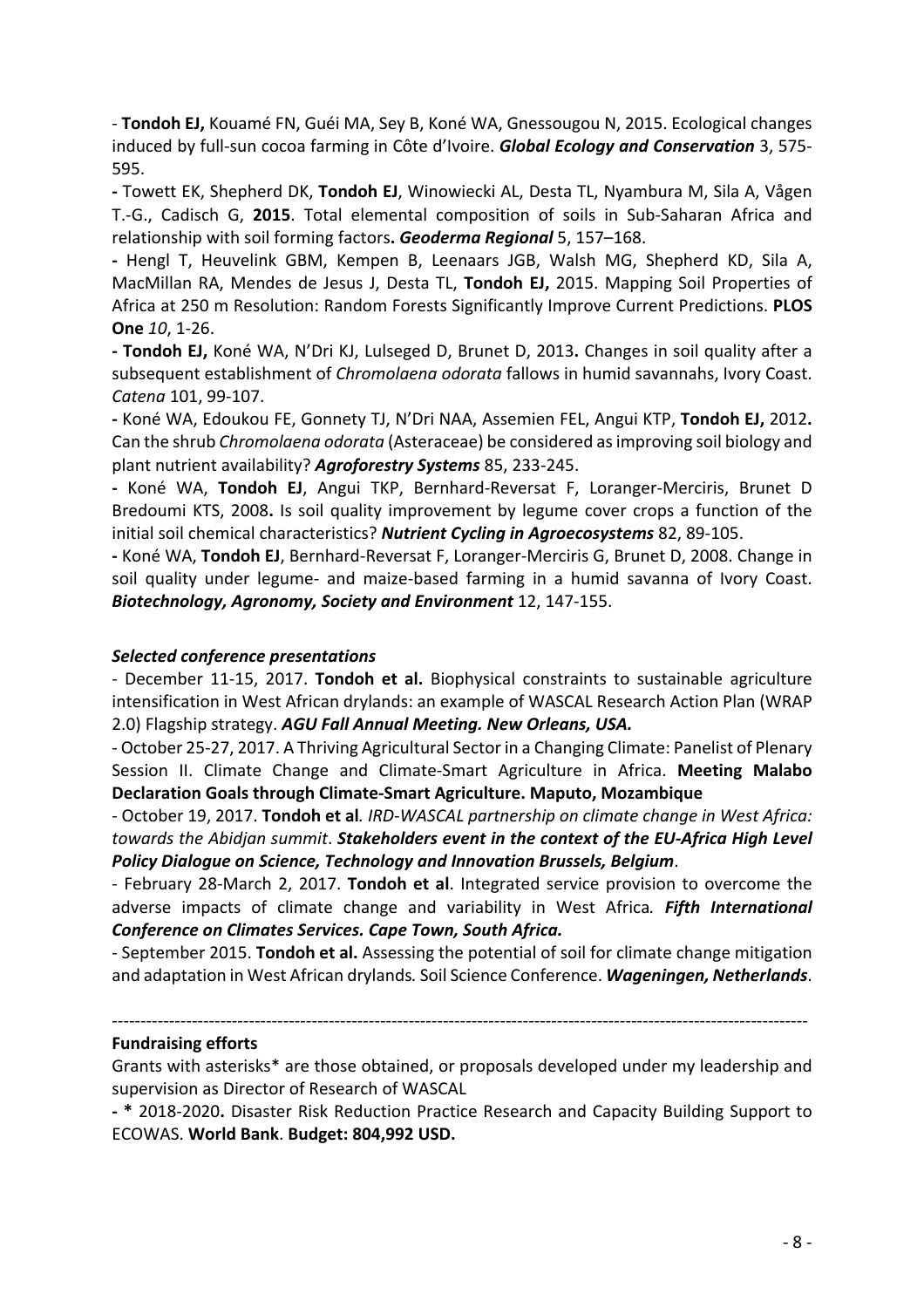- \*2019-2022. Demand-driven Research for Effective Actions to Adapt and Mitigate Climate Change and Variability in West Africa (DREAM). WASCAL Research Action Plan 2.0 (WRAP 2.0). **German Ministry of Education and Research (BMBF)**. **Budget: 10,000,000 euros**.

- \*2018-2021. Upscaling Site-Specific Climate-smart Agricultural and Land use practices to Enhance Regional Production Systems in West-Africa (UPSALERS). **Africa Union/European Union**. Budget: **958,600 USD**.

- \*2018-2021. Climate Information for Integrated Renewable Electricity Generation (CIREG). **European Union**. **505,000 euros**.

- 2012. Soil health Assessment and Monitoring in Mali and Ghana. **Africa Rising, USAID**. Implemented by CIAT as I left as I joined ICRAF. **Budget: 100,000 USD**.

- 2006-2009. Scaling up improve fallow-based sustainable agriculture in humid savannahs of Côte d'Ivoire**. French Ministry of Foreign Affairs**. **Budget: 150,000 USD.**

- 2003-2009. Conservation and Sustainable Management of Belowground Biodiversity (CSM-BGBD). **Funded by GEF/UNEP and implemented by CIAT-TSBF**. **Budget: 378, 000 USD.**

- 2003-2006. Agro-ecological potential of legume cover crops and impact on soil macroinvertebrates and soil functioning in middle Ivory Coast. Funded by the **"International Foundation for Sciences"**. **Budget: 12,000 USD.**

# ----------------------------------------------------------------------------------------------------------------

#### **Consultantship**

- Tondoh EJ (2008a) Integrated management plan for biodiversity conservation of production sites of the "Société Agricole Kablan Joubin (SAKJ) ": a study case of the Diby site, 50 pp.

- Tondoh EJ (2008b) Environmental audit of the "Société Agricole Kablan Joubin (SAKJ) ": a study case of the Diby site of, 120 pp.

- Tondoh EJ (2007a) Integrated biodiversity management plan for production sites of the "Société des Plantations Daval et Compagnie (SPDCie)", 80 pp.

- Tondoh EJ (2007b) Integrated management plan for flora and fauna conservation in production sites of the "Société Agricole Kablan Joubin (SAKJ) ": a study case of the site of Diby, 69 pp.

- Tondoh EJ (2007c) Environmental audit of the "Société Agricole Kablan Joubin (SAKJ)": a study case of the Akressi site, 183 pp.

- Tondoh EJ (2006a) Environmental audit of production sites of the "Société des Plantations Daval et Compagnie (SPDCie)", 111 pp.

- Tondoh EJ (2006b) Integrated management plan for biodiversity conservation in production sites of the "SCB-Compagnie fruitière": a study case of the Aheremou 2 site, 39 pp.

- Tondoh EJ (2006b) Integrated management plan for biodiversity conservation in production sites of the "SCB-Compagnie frutière": a study case of the site of Banacomoé, 44 pp.